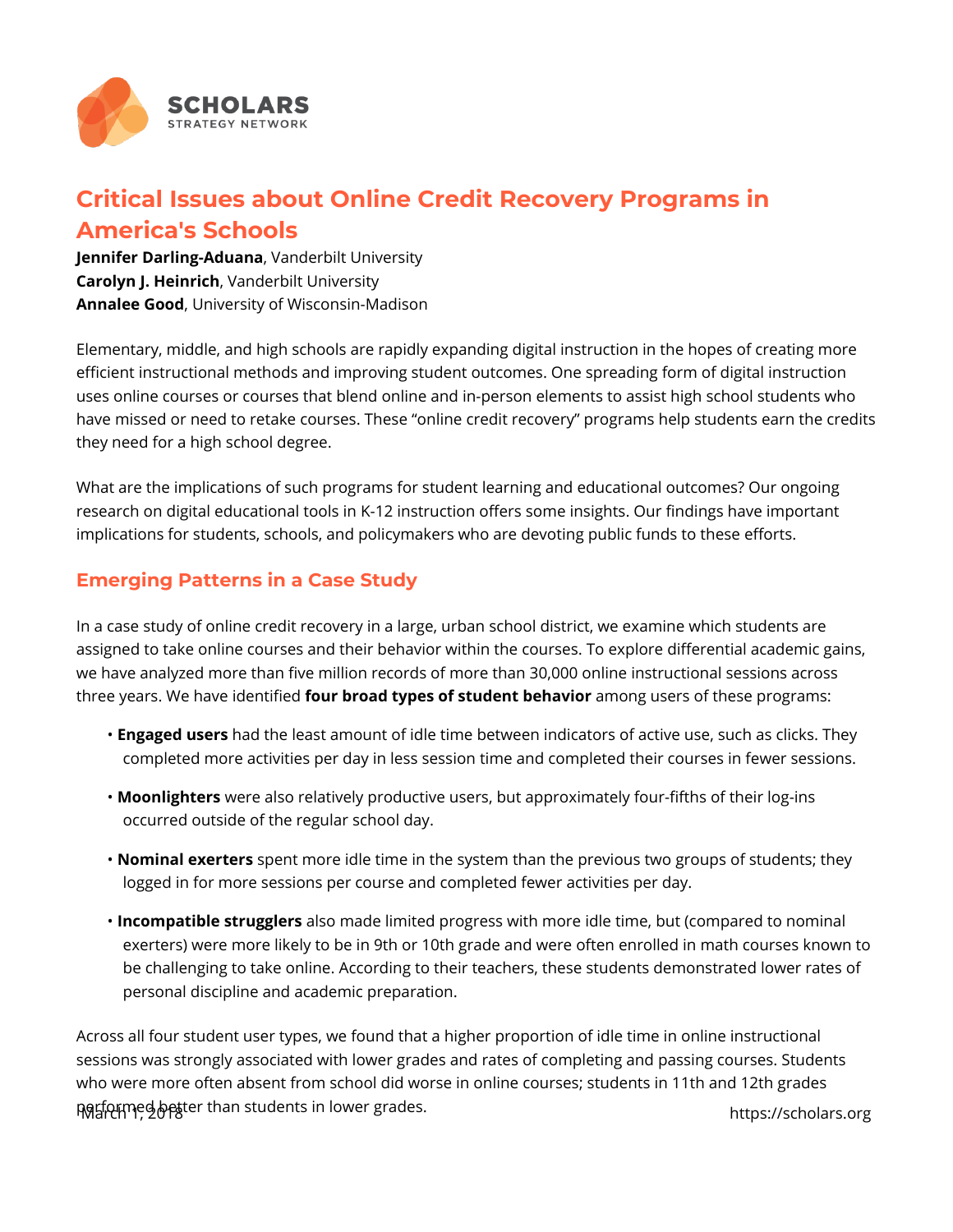All types of students completed course content more efficiently in more recent school years, but we found no positive associations between online course-taking and overall student achievement in math and reading scores, credits earned, or grade point averages.

Drawing from our study, the district worked to improve student use of online instruction. For example, students were encouraged to take notes during online videos, and instructors were asked to ensure that student had notes in hand before taking quizzes or tests. In addition, instructors were encouraged to hold weekly check-ins with students, and teachers gained access to tools through which they could better monitor student progress. If students are to make academic gains, instructors need adequate resources to supplement online content – including the training and support to provide targeted help in responsive ways.

## **Critical Considerations for Schools and Districts**

Our study of online credit recovery courses suggests ways for district staff, vendors, school leaders, classroom instructors and students to improve online instructional programs.

- **Define clear priorities**. Is the program focused primarily on helping students recover credits? Anytime, anywhere access to courses could support this goal. Alternatively, if student learning is the primary focus, educational leaders might encourage active and authentic student engagement. Our research suggests that learning is enhanced by integrating online and in-person interactions. This requires teachers with expertise in course content, as well as the ability to deal with technical issues in online platforms.
- **Be clear about additional goals**. Beyond academic goals for online courses, teachers may have other objectives such as providing a welcoming instructional space for students who are at risk of dropping out and would not otherwise be in school. Clarity about multiple goals can help teachers set expectations and strategies.
- **Develop the competencies classroom staff need to support students working online.** Program administrators and professional programs should help teachers develop general technical skills and provide targeted training about navigating specific software platforms. Teachers in credit recovery program also need training to meet the social and emotional needs of students and manage classrooms using online tools. Even in programs where instructional content is delivered entirely online, access to a knowledgeable instructor may facilitate targeted assistance and deeper learning.

Technology is often cited as a means to create student-centered learning opportunities, but the extent to which that goal is realized depends on how digital tools are integrated into school programs. Online courses that promise individualized pacing or content do not guarantee personalized learning. That happens only when students gain the preparation and discipline they need to handle these courses – and when they receive the necessary feedback and opportunities to relearn content in new or more in-depth ways. Many forms of personalized learning require teachers to provide in-person support and further explanations of the instructional content.

In sum, online credit recovery programs can facilitate learning for all students and help students who need to complete additional course credits to graduate. But there is no technological magic wand. We find that the most effective programs blend learning approaches to allow students to benefit from both online and in-

March 1, 2018 **https://scholars.org**